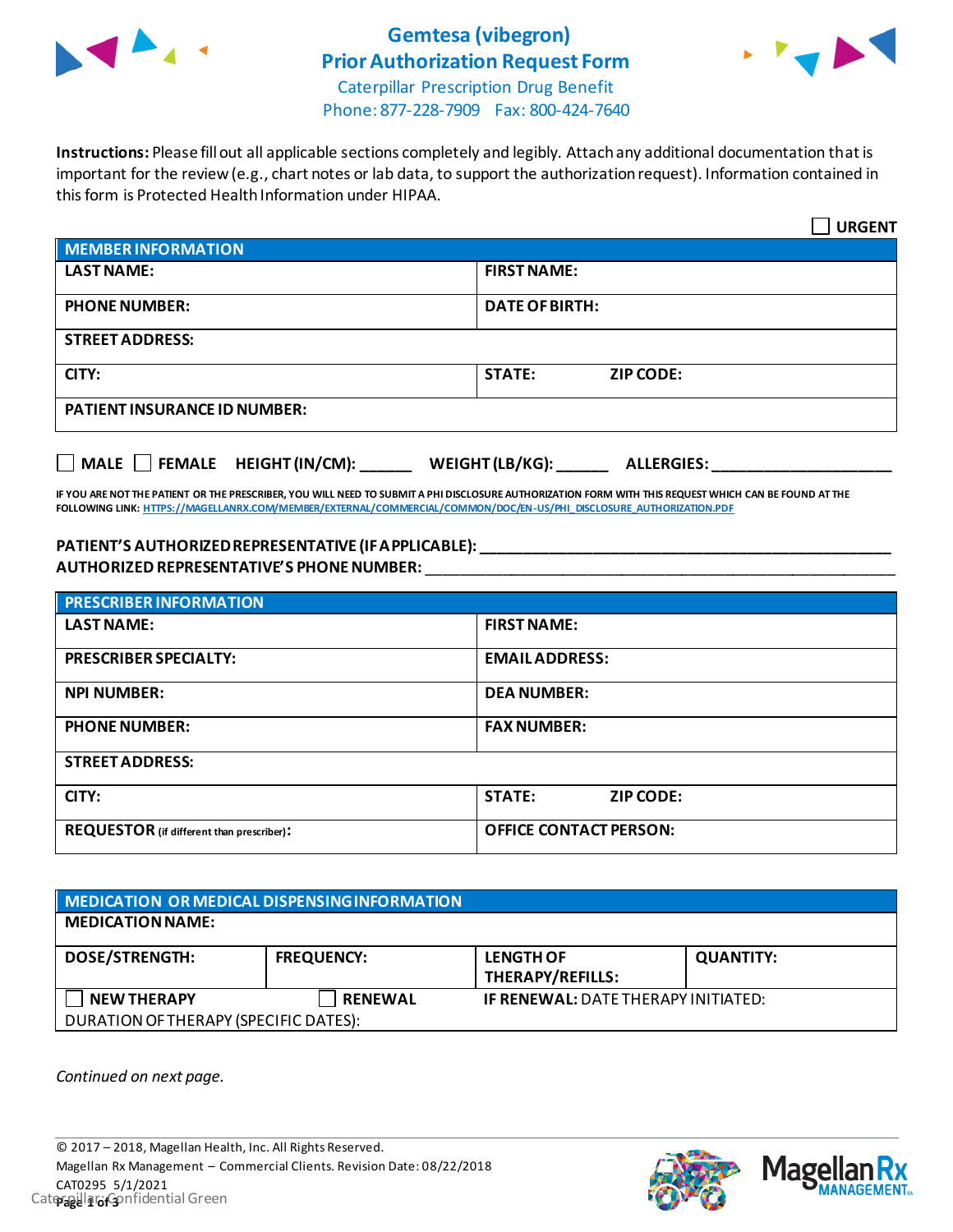

# **Gemtesa (vibegron) Prior Authorization Request Form**



Caterpillar Prescription Drug Benefit Phone: 877-228-7909 Fax: 800-424-7640

| MEMBER'S LAST NAME:                                                 | <b>MEMBER'S FIRST NAME:</b>                                                                                                        |                            |
|---------------------------------------------------------------------|------------------------------------------------------------------------------------------------------------------------------------|----------------------------|
|                                                                     | 1. HAS THE PATIENT TRIED ANY OTHER MEDICATIONS FOR THIS CONDITION?   YES (if yes, complete below)                                  | <b>NO</b>                  |
| <b>MEDICATION/THERAPY (SPECIFY</b>                                  | <b>DURATION OF THERAPY (SPECIFY</b>                                                                                                | <b>RESPONSE/REASON FOR</b> |
| DRUG NAME AND DOSAGE):                                              | DATES):                                                                                                                            | <b>FAILURE/ALLERGY:</b>    |
|                                                                     |                                                                                                                                    |                            |
|                                                                     |                                                                                                                                    |                            |
| <b>2. LIST DIAGNOSES:</b>                                           |                                                                                                                                    | ICD-10:                    |
| □ Overactive Bladder                                                |                                                                                                                                    |                            |
| □ Other diagnosis:<br>ICD-10                                        |                                                                                                                                    |                            |
|                                                                     | 3. REQUIRED CLINICAL INFORMATION: PLEASE PROVIDE ALL RELEVANT CLINICAL INFORMATION TO SUPPORT A                                    |                            |
| PRIOR AUTHORIZATION.                                                |                                                                                                                                    |                            |
| <b>Clinical Information:</b>                                        |                                                                                                                                    |                            |
|                                                                     |                                                                                                                                    |                            |
|                                                                     | Is this drug being prescribed to this patient as part of a treatment regimen specified within a sponsored clinical                 |                            |
| trial? □ Yes □ No                                                   |                                                                                                                                    |                            |
|                                                                     | Has the patient had a previous trial with generic oxybutyninIR/ER? $\Box$ Yes $\Box$ No Please submit documentation of dates       |                            |
| of trial.                                                           |                                                                                                                                    |                            |
|                                                                     |                                                                                                                                    |                            |
|                                                                     | Has the patient had a previous trial with generic tolterodine IR/ER? $\Box$ Yes $\Box$ No Please submit documentation of dates     |                            |
| of trial.                                                           |                                                                                                                                    |                            |
|                                                                     | Has the patient had a previous trial with generic solifenacin? $\Box$ Yes $\Box$ No Please submit documentation of dates of trial. |                            |
|                                                                     |                                                                                                                                    |                            |
|                                                                     | Has the patient had a previous trial with generic darifenacin? $\Box$ Yes $\Box$ No Please submit documentation of dates of trial. |                            |
|                                                                     |                                                                                                                                    |                            |
|                                                                     | Has the patient had a previous trial with generic trospiumIR/ER? $\Box$ Yes $\Box$ No Please submit documentation of dates of      |                            |
| trial.                                                              |                                                                                                                                    |                            |
|                                                                     |                                                                                                                                    |                            |
|                                                                     | Does the patient have a contraindication that precludes the use of oxybutynin, tolterodine, solifenacin, darifenacin,              |                            |
| AND trospium? $\Box$ Yes $\Box$ No Please submit documentation.     |                                                                                                                                    |                            |
| Has the patient had a previous trial with Myrbetriq (mirabegron)    |                                                                                                                                    |                            |
| $\Box$ Yes $\Box$ No Please submit documentation of dates of trial. |                                                                                                                                    |                            |
|                                                                     |                                                                                                                                    |                            |
|                                                                     | Is the patient at high risk or has one of the following medical conditions? $\Box$ Yes $\Box$ No Please circle.                    |                            |
| <b>High risk for falls</b><br>A)                                    |                                                                                                                                    |                            |
| B)<br>Concurrent potassium supplementation                          |                                                                                                                                    |                            |
| C)                                                                  | Diagnosis of dementia or other mental status changes                                                                               |                            |
| Parkinson's disease<br>D)                                           |                                                                                                                                    |                            |
| <b>Myasthenia Gravis</b><br>E)                                      |                                                                                                                                    |                            |
| F)<br>Closed-angle glaucoma                                         |                                                                                                                                    |                            |
| G)                                                                  | Patient is 65 years of age or older AND has a diagnosis of atrial fibrillation or other tachycardia                                |                            |
|                                                                     |                                                                                                                                    |                            |

© 2017 – 2018, Magellan Health, Inc. All Rights Reserved. Magellan Rx Management – Commercial Clients. Revision Date: 08/22/2018 CAT0295 5/1/2021 **Caterpillar: Confidential Green Page 2 of 3 of 3 of 3 of 3 of 3 of 3 of 3 of 3 of 3 of 3 of 3 of 3 of 3 of 3 of 3 of 3 of 3 of 3 of 3 of 3 of 3 of 3 or 3 or 3 or 3 or**